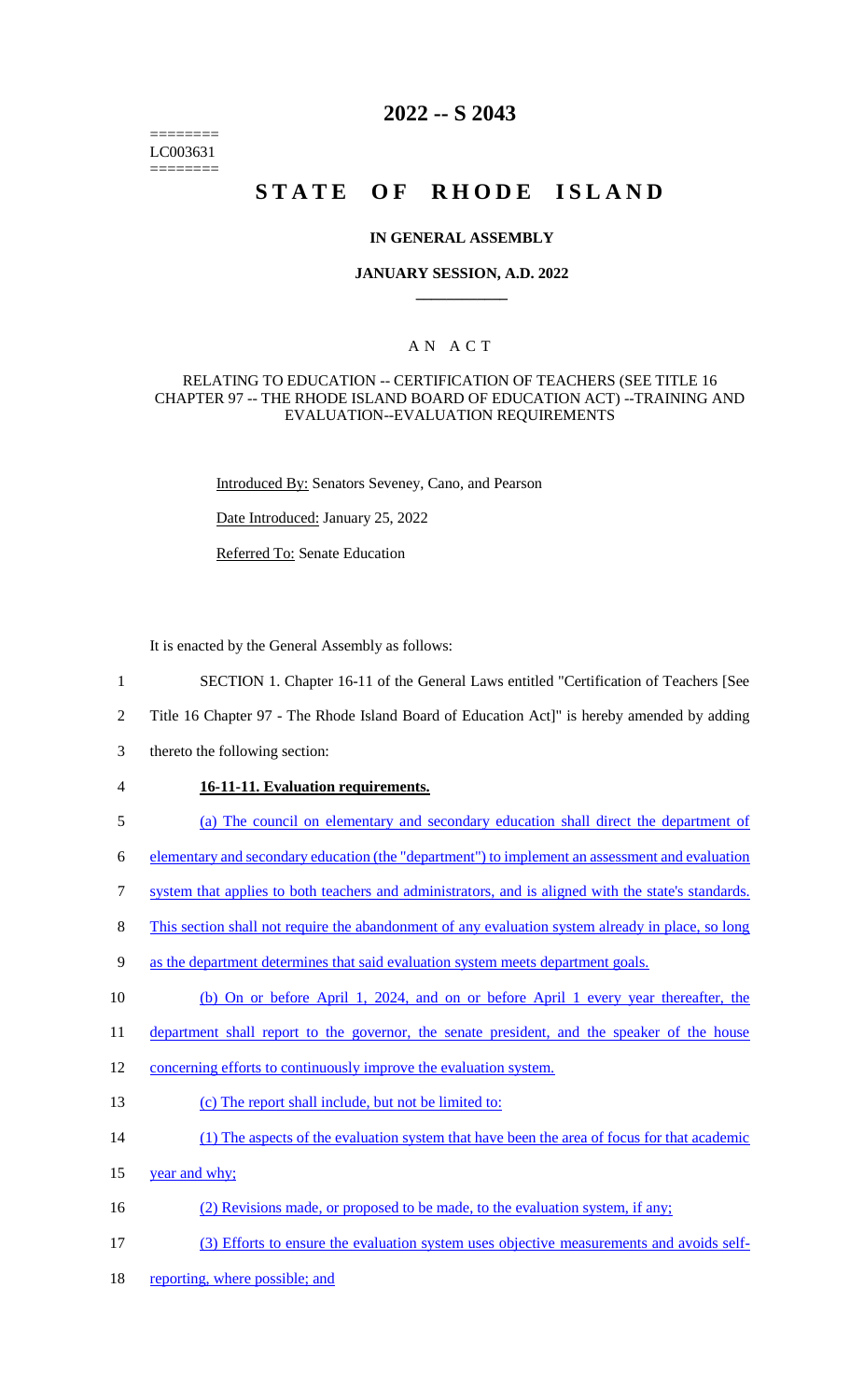- 1 (4) Such other matters that the department deems should be included.
- 2 (d) For the purposes of this section, "local education agencies" (LEAs) shall include all of
- 3 the following within the state of Rhode Island:
- 4 (1) Public school districts;
- 5 (2) Regional school districts;
- 6 (3) State-operated schools;
- 7 (4) Regional collaborative schools; and
- 8 (5) Charter schools and mayoral academies.
- 9 SECTION 2. This act shall take effect upon passage.

======== LC003631 ========